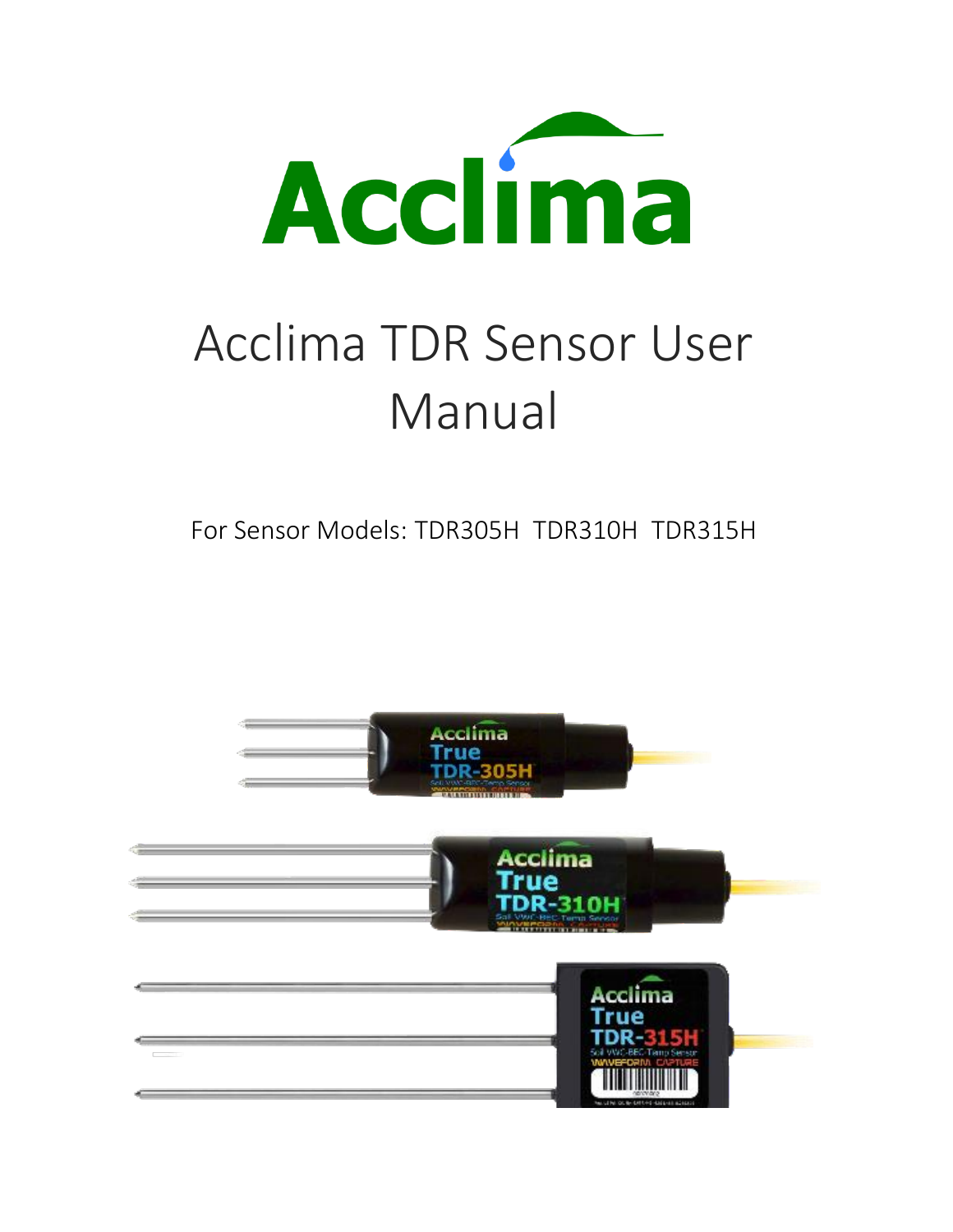For Sensor Models: TDR305H TDR310H TDR315H

#### **Product Description:**

Acclima's TDR Sensors are Integrated Time Domain Reflectometers that contain an ultra-fast step function generator, an ultra-fast waveform digitizer and a precision time base. The step function generator and waveform digitizer are connected directly to a waveguide of length 5 cm, 10 cm or 15 cm without an intervening coaxial cable. The key to their operation is a patented waveform digitizing hardware and firmware set that has an effective digitizing rate of 200 billion samples per second. The step function generator launches a voltage step on the waveguide with a 20%/80% rise time of 150 trillionths of a second. The digitizer acquires a digital image of the incident wave and its returning reflections with 5 trillionths of a second resolution. The image is then analyzed to determine the roundtrip propagation time between the incident wave and the first reflected wave. Using the propagation equation that governs the speed of light through a medium the permittivity of the medium is then calculated as:

$$
\varepsilon=\frac{t^2}{4l^2}
$$

where *t* is the round trip propagation time, *l* is the length of the waveguide and  $\varepsilon$  is the relative permittivity of the medium though which the wave has passed. The fact that propagation time is independent of soil electrical conductivity leads to the fact that the calculated permittivity is also independent of soil electrical conductivity. This is the main advantage of digitized waveform time domain sensors over all non-time domain electronic sensors. Volumetric Water Content can be derived from permittivity using the Topp equation or a suitable dielectric mixing model. Electrical Conductivity in soils is affected by compaction and hence non-TDR sensors tend to be very sensitive to both installation compaction and follow-on soil settling. TDR sensors report the true volumetric water content independent of soil electrical conductivity, compaction and settling.

An 80 MHz floating point processor inside the sensor is used to process the waveform image. The total time required to send a measurement command to the sensor, acquire the digitized waveform image, process the image and calculate the soil permittivity, water content and conductivity is 0.25 seconds.

The sensors require a power supply from 3.5 volts to 15 volts. The current draw during a reading ranges from 88 mA at 3.5 volts to 32 mA at 15 volts. The idle current is less than 10 uA. Because of the very fast operation time the total energy consumed from a battery is only 0.1 Joule per reading. A typical goodquality 18650 Li-Ion battery stores about 40,000 Joules.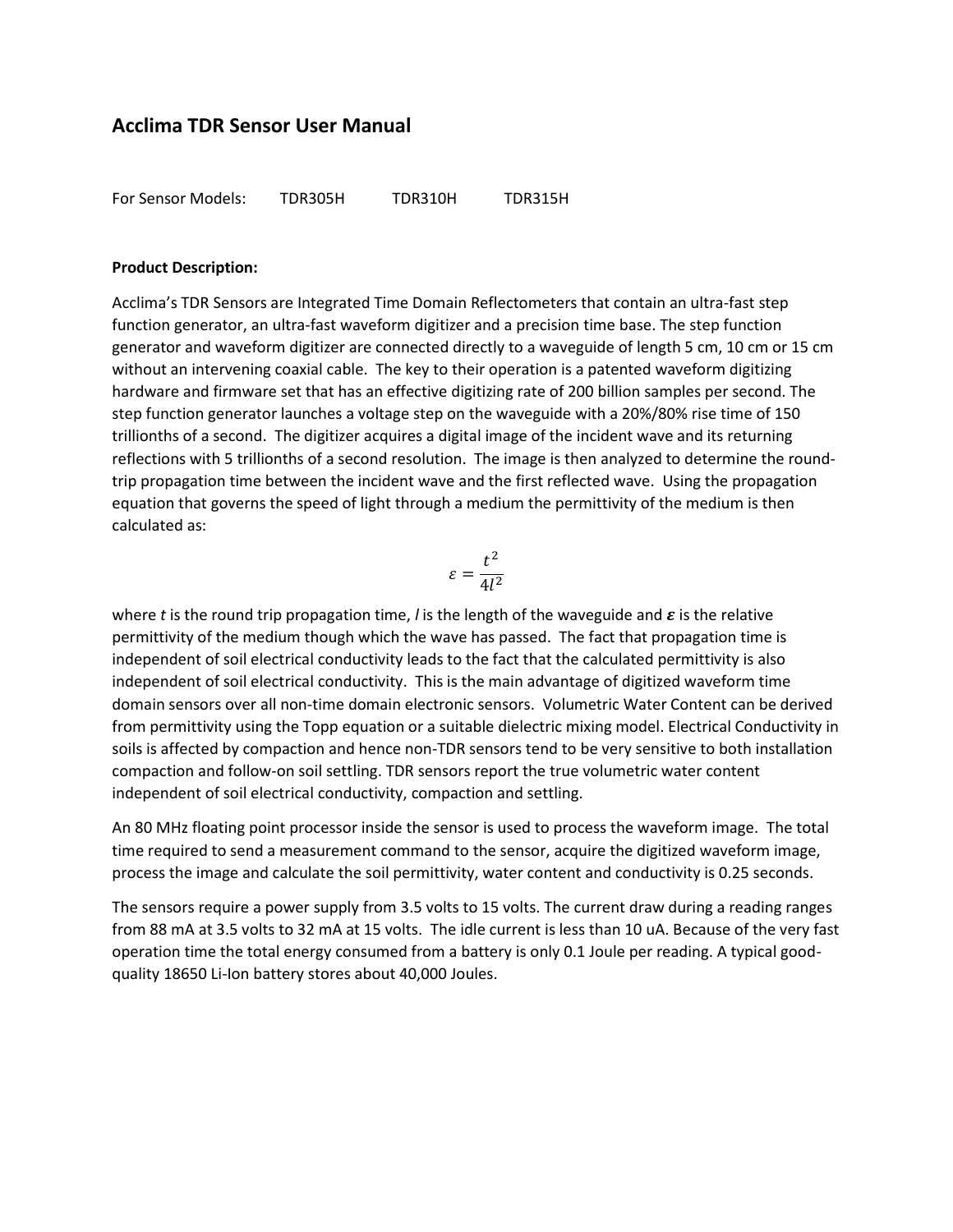#### **TDR Sensor Models:**

Acclima offers three TDR sensor models: The TDR315H, the TDR310H and the TDR305H. These all incorporate the same technology in waveform generation and capture. They are all designed for operation in any soil texture. They differ in waveguide dimensions and optimum application.



## TDR315H Description and Installation:

The TDR315H uses a 15 cm waveguide with a rod spacing of 1.9 cm. Because of its larger waveguide it has the largest measuring volume of the three sensors – than being on the order of 100 ml. It can be installed in any orientation but is usually installed by forcing the waveguide rods into the sidewall of a trench that has been dug to the desired depth of installation. This method results in a horizontal installation in undisturbed soil. A special rod guide supplied by Acclima is used to keep the rods parallel while forcing them into the trench sidewall. It can also be installed in the center of a trench and then be backfilled. With this method the backfill needs to be compacted to avoid air pockets near the waveguide and to prevent the creation of a preferential path for surface water to percolate down to the sensor. When the installation is complete the entire soil volume removed to create the trench must be placed back into the trench with sufficient compaction that the backfilled trench surface is even with the surrounding soil surface.

## TDR315H Optimum Application:

The TDR315H provides excellent readings in all types of soils and has the advantage of a larger sampling volume than the TDR310H and TDR301H. Because of the higher impedance waveguide and the longer waveguide length the waveform is more susceptible to attenuation by soil ions than is the case with the TDR310H and TDR305H. Hence the TDR315H is not recommended for use where the salt content of the soil is exceedingly high. For saturated paste extraction electrical conductivity readings in excess of 10 dS/m the repeatability of the readings may degrade and even fail.



TDR310H Description and Installation:

The TDR310H uses a 10 cm waveguide with a rod spacing of 1.14 cm. The round form factor was designed to match the diameter of a 1" schedule 40 PVC pipe. The top shoulder of the sensor can be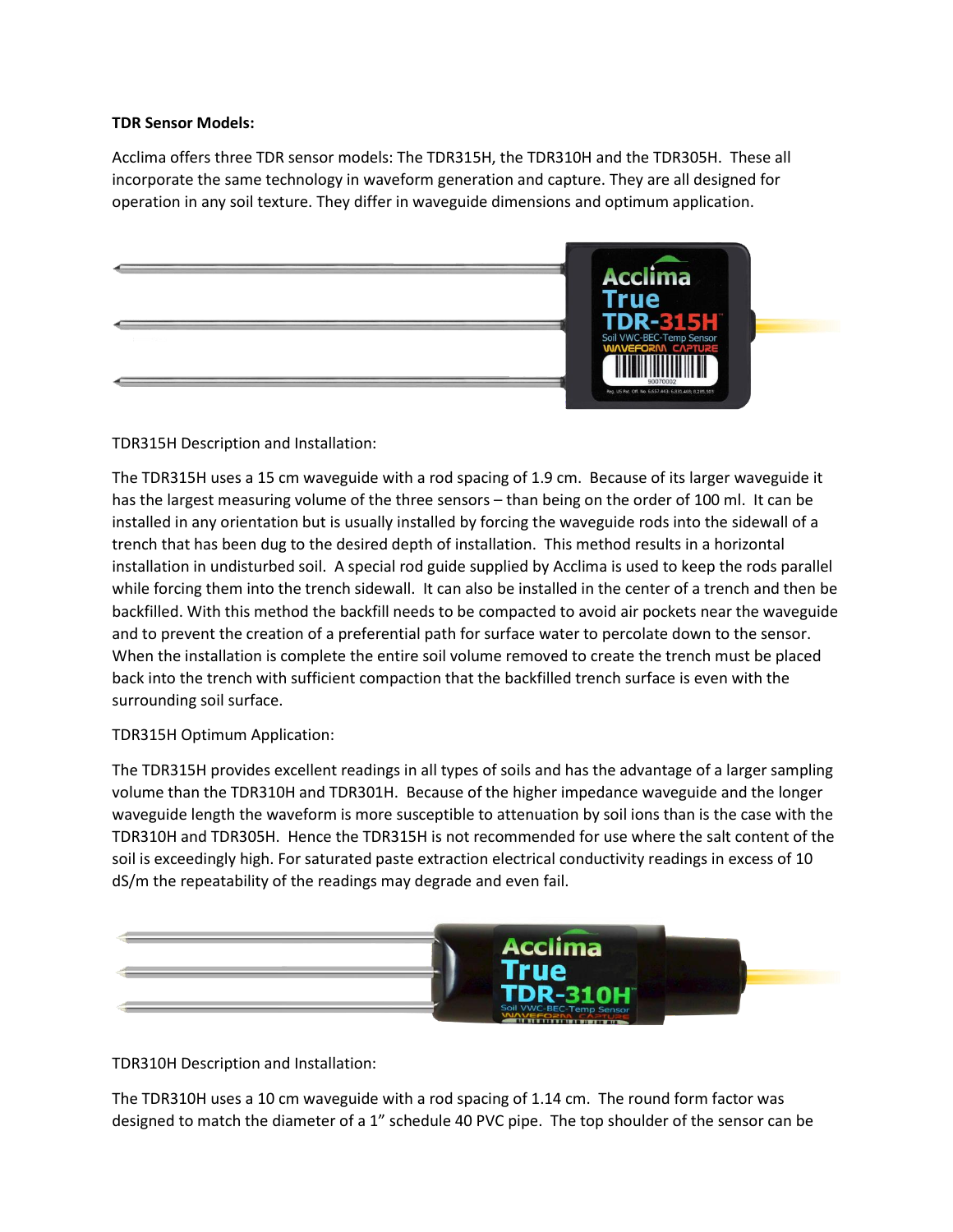glued into the end of a pipe to act as an installation handle. The cable feeds up through the pipe and emerges through a notch at the upper end. The pipe can then be capped off at the upper end to prevent water ingress. The pipe/sensor assembly can them be inserted into a hole that was drilled using a 34 mm flat-bottomed auger. A mallet can be used to pound the top of the pipe and force the sensor waveguide into the undisturbed soil at the bottom of the hole. With the flat-bottomed hole the sideways bias on the waveguide rods is minimal thus allowing the rods to enter the soil in a parallel alignment. This method of installation is generally easier than the trench method used with the TDR315H.

TDR310H Optimum Application:

All types of soils are suitable environments for TDR310H measurements. Its sampling volume is only about ¼ of the TDR315H but that is the tradeoff for easier installation. In addition the TDR310H has a lower impedance waveguide with a shorter length. This makes it particularly suited to soils with high salt content – up to 15 dS/m saturated paste extraction.



TDR305H Description, Installation and Optimum Application:

The TDR305H was developed from the TDR310H as a measurement solution for soils with exceedingly high salt levels. It provides credible measurements in soils with saturated paste extraction EC levels up to 20 dS/m. Because of its low sampling volume the TDR310H or TDR315H would be better choices for applications where salt is not a problem.

## **Sensor Setup and Connection:**

Acclima's TDR sensors use the industry standard SDI-12 communications protocol and are compatible with any Data Recorder, Reader or Wireless Device that incorporates a compliant SDI-12 Port. The sensor cable includes 3 wires. The red wire is the power line. The blue wire is the bi-directional data line and the white wire is the common for both the data and power.

When sensors are installed to a data recorder or other reading device there are two steps that must be taken to insure successful communications. The first is the hardware connection. The second is the sensor addressing. The SDI-12 protocol uses address to distinguish between multiple sensors. These must be set uniquely for each sensor wired to a common SDI-12 recorder or reader. Valid addresses are the numerals 0 through 9, the lower case characters a through z and the upper case characters A through Z for total of 62 possible addresses. The sensors are shipped from the factory with the default address '0'.

Setting Sensor Addresses: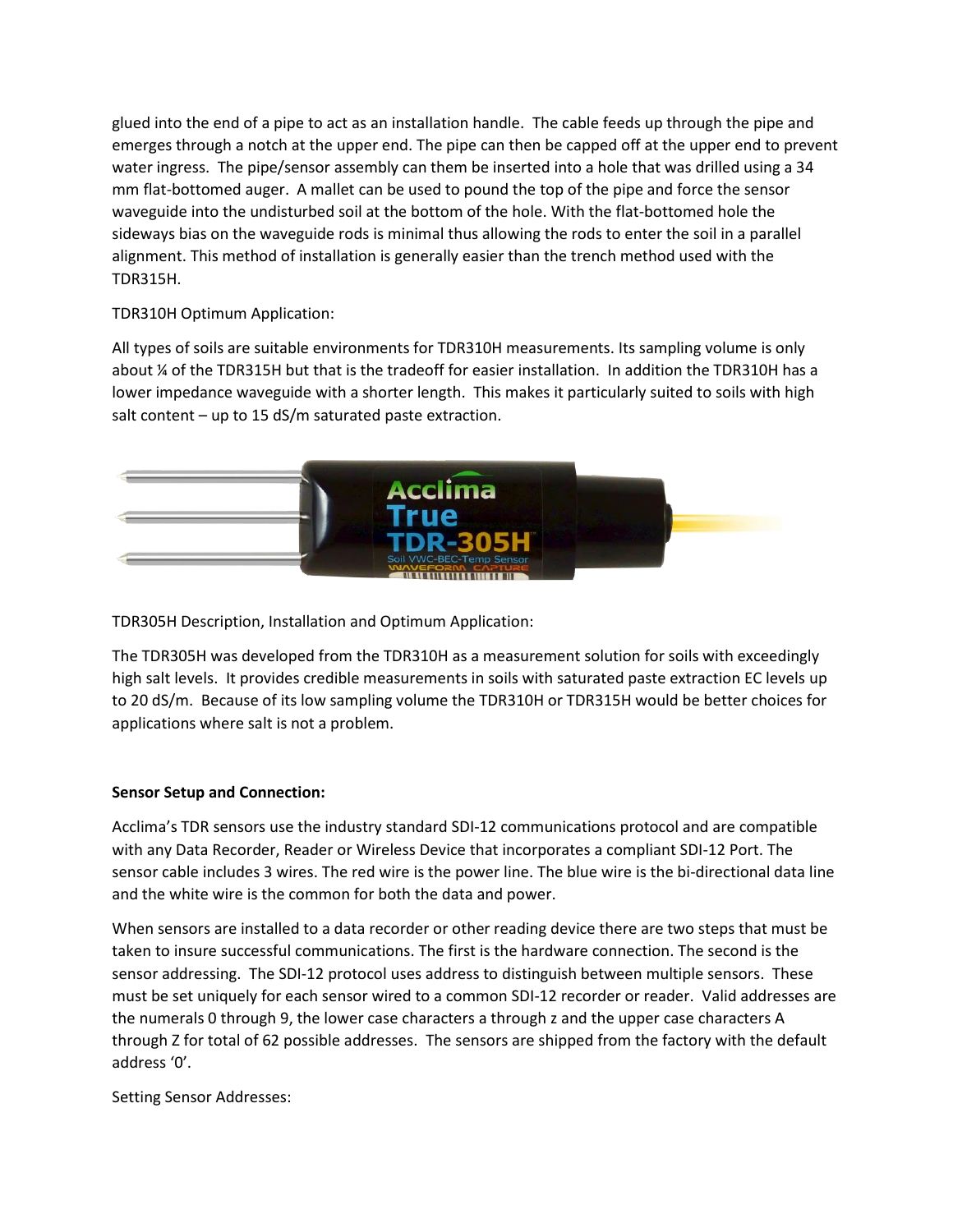The most convenient method of setting sensor addresses is to use an Acclima SDI-12 Reader. With a few button pushes a sensor can be re-addressed. At the same time the reader can be used to take both readings and waveform images from the sensor to assure that the sensor is installed tightly in the soil and reporting properly. GPS coordinates can also be provided from the reader to document the location of the sensor. After each sensor has been individually addressed the full set of sensors can be connected to the data recorder for operation. For more information contact Acclim[a here.](https://www.acclima.com/contact)



If an Acclima SDI-12 reader is not available then the address setting can be done through the data recorder or other SDI-12 device that the sensor is connected to. This may require the use of a laptop and special software provided by the data recorder manufacturer.

Connecting the Sensors to the Data Recorder:

The wiring diagram for the sensor connection to the data recorder is shown below. All sensors are connected in parallel to the terminals on the data recorder or to a cable connected to the data recorder.

If a cable is used to connect multiple sensors to the data recorder and if concurrent readings are to be taken the voltage drop in long cables may become an issue. For example: 5 sensors operating simultaneously could draw up to 400 mA of current and cause a voltage drop of 3 volts in a 250 foot cable comprised of 22 gauge wire. Such a drop could cause the sensors to misread or misreport. To avoid this do not use concurrent commands or insure that long cables are of sufficient wire gauge to handle the current spike without voltage drops in excess of 1 volt.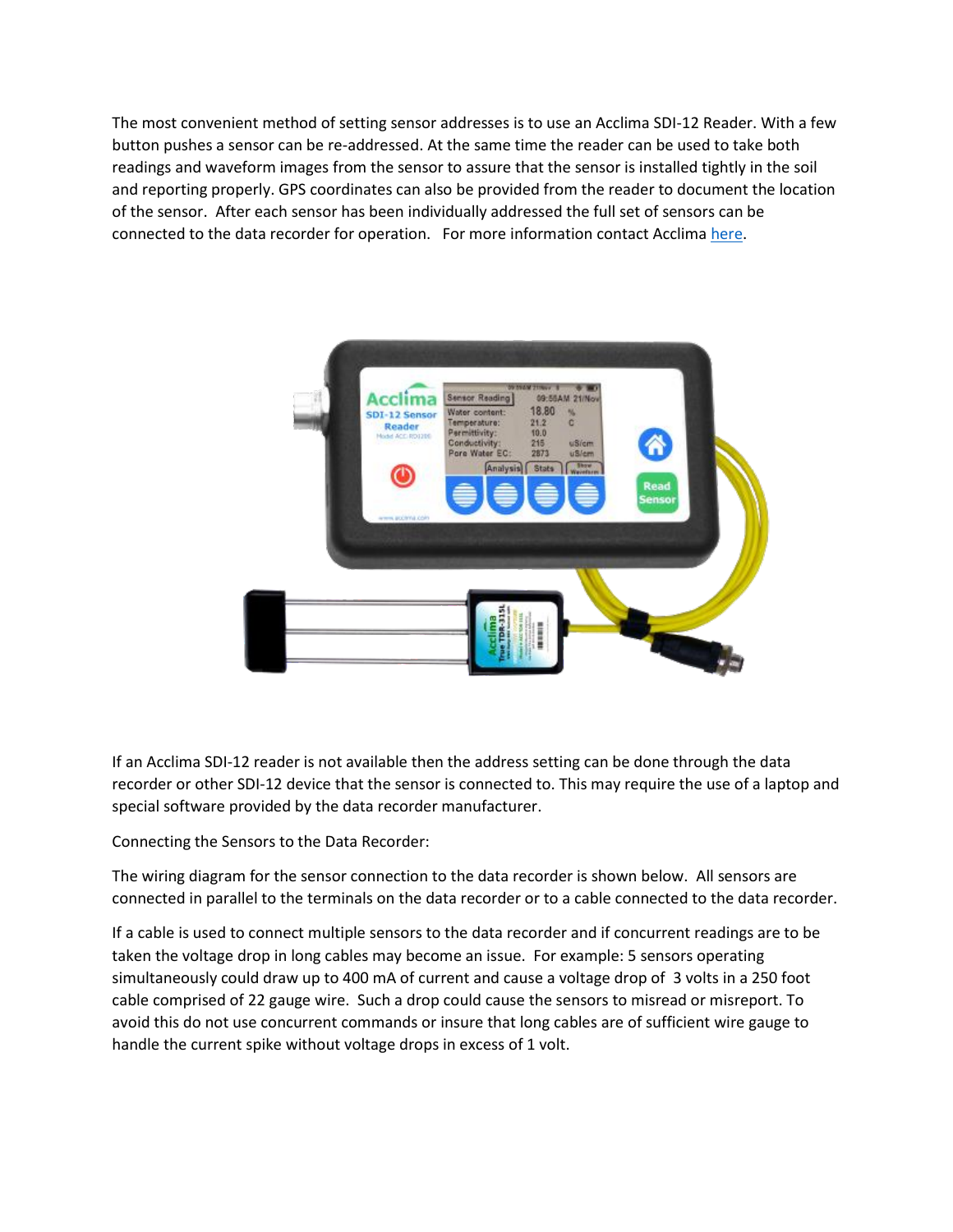

If the data recorder does not supply power to the SDI-12 port then use the diagram below for connecting the sensors.

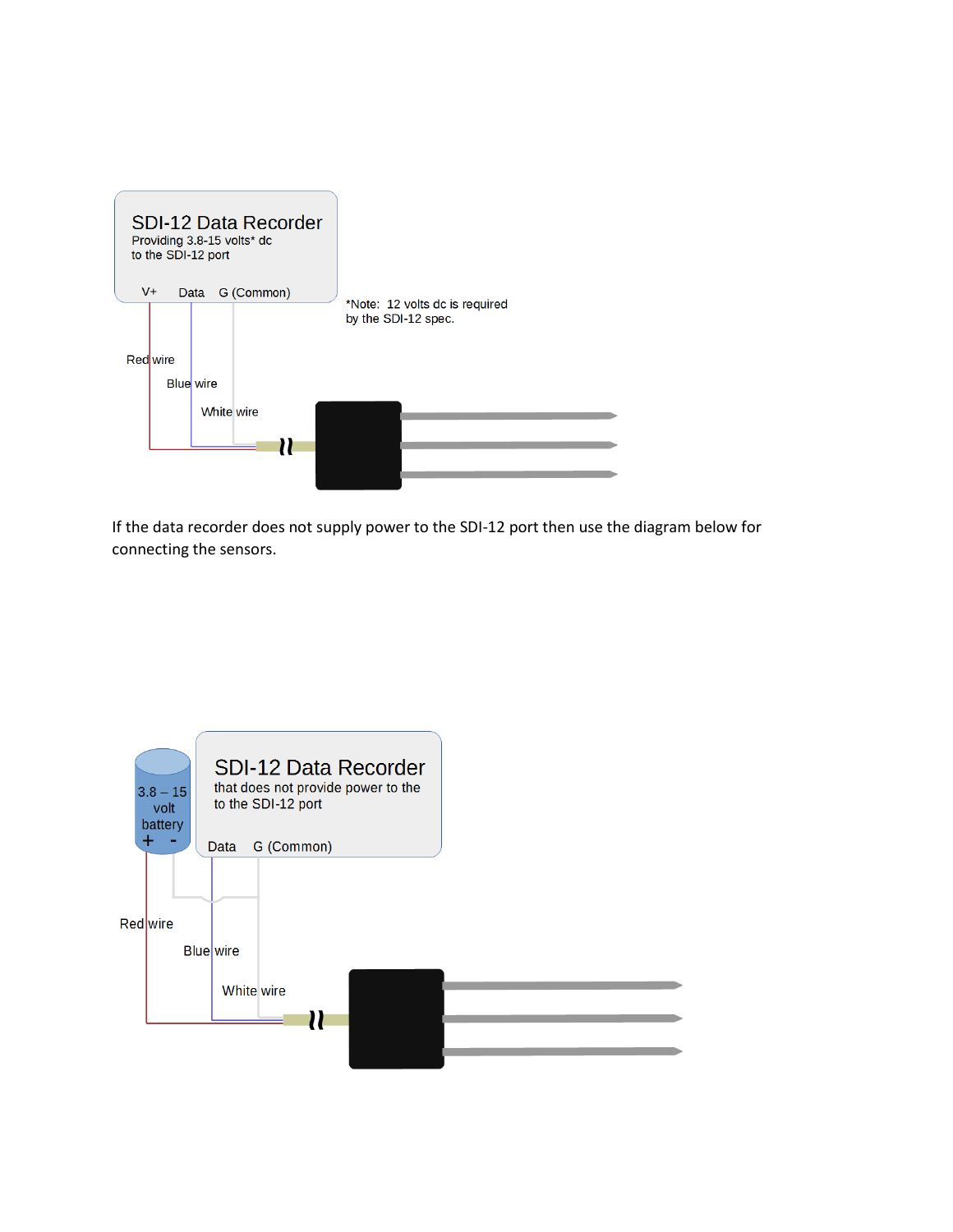#### **SDI-12 Command Summary:**

Acclima SDI-12 sensors implement commands that comply with versions 1.0, 1.1, 1.2, 1.3 and 1.4 of the SDI-12 specifications. All commands required for full compliance of the version 1.4 specifications are implemented in the TDR sensors. However, the 'additional measurements' commands in the SDI-12 specification are meaningless to the Acclima SDI-12 sensors, since the permittivity, moisture, conductivity, and temperature measurements are all required and all made with every single measurement. Hence the response for all of these additional measurements commands is "a<CR><LF>" as required by the SDI-12 specification. The sensor ignores unimplemented commands outside those required by the SDI-12 specification. There is no response to them.

Additional 'Extended Commands' that are not enumerated here, are incorporated by Acclima for digitized waveform dumps and factory calibration settings and readings.

# Command Reference:

Command Function Sensor Response ?! Address Query a Note: only one device can be connected to the SDI-12 port when this command is used. a<CR><LF> a! Acknowledge Active a a<CR><LF> aAb! Change Address b b<CR><LF> aC! aCC! Start Concurrent Measurement Start Concurrent Measurement-Request CRC a00105<CR><LF> Measurement takes 1 seconds. 5 values are returned aC1! . aC9! Start Additional **Concurrent** Measurement a00000<CR><LF> No data to be provided

The table below documents all commands supported by the SDI-12 sensor in alphabetical order: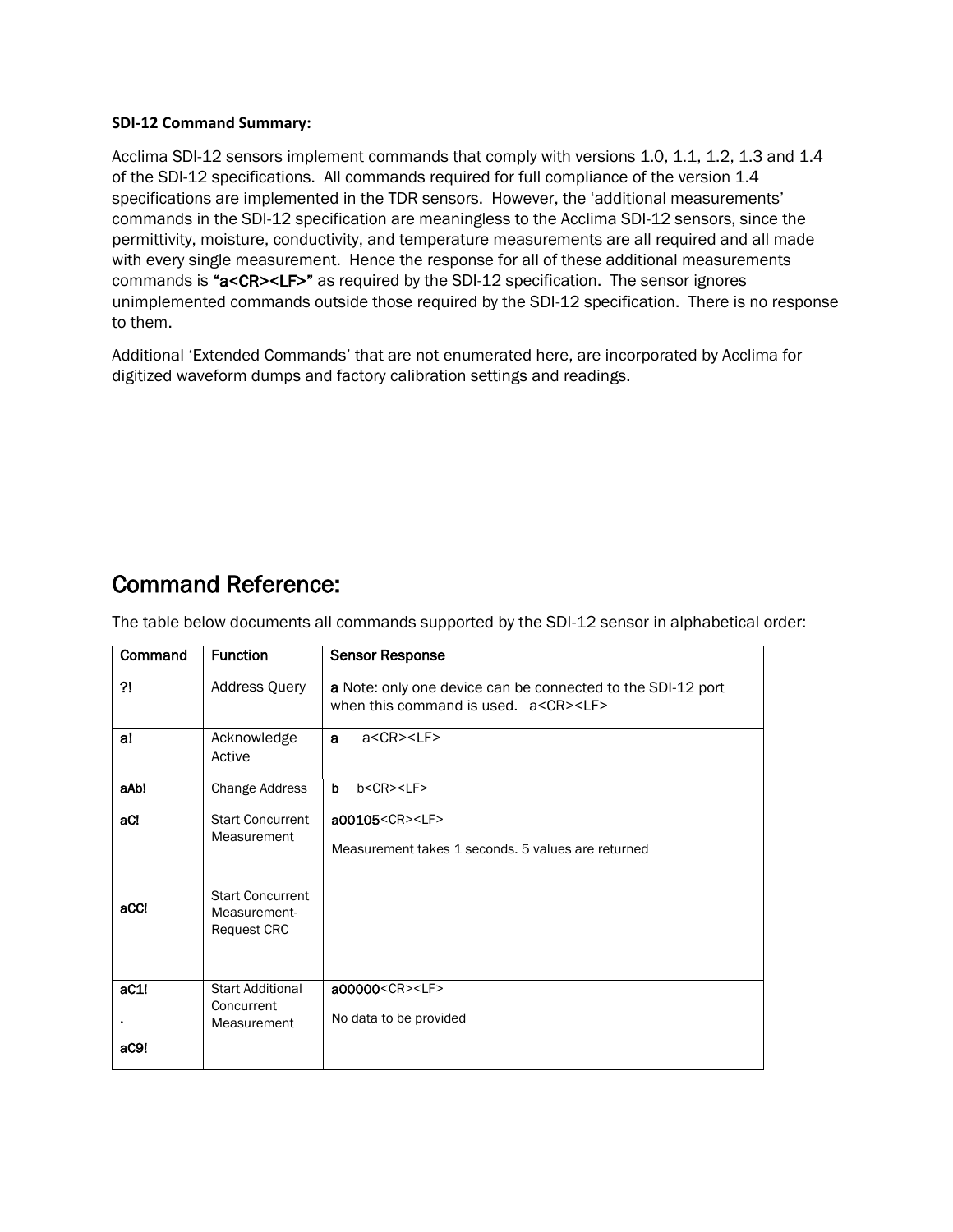| Command        | <b>Function</b>                                                                                                                                                               | <b>Sensor Response</b>                                                                                                                                                                                                                                                                                                                      |                                                                                                                                                                                                                                                                                      |
|----------------|-------------------------------------------------------------------------------------------------------------------------------------------------------------------------------|---------------------------------------------------------------------------------------------------------------------------------------------------------------------------------------------------------------------------------------------------------------------------------------------------------------------------------------------|--------------------------------------------------------------------------------------------------------------------------------------------------------------------------------------------------------------------------------------------------------------------------------------|
| aCC1!<br>aCC9! | <b>Start Additional</b><br>Concurrent<br>Measurement -<br><b>Request CRC</b>                                                                                                  | a00000 <cr><lf><br/>No data to be provided</lf></cr>                                                                                                                                                                                                                                                                                        |                                                                                                                                                                                                                                                                                      |
| aDOI           | Get First 4 Data<br>Items in<br>response to a<br>Measurement<br>command: VWC,<br>Soil Temp., Soil<br>Permittivity, Soil<br>EC<br>Get the response<br>from a Verify<br>command | a + VW.V + TT.T + PP.P + EEEE + CCCC <cr><lf><br/>where: <math>a =</math> device address<br/>VW.V = volumetric water content %<br/>TT.T = soil temperature degrees C<br/><math>PP.P = soil permittivity</math><br/>EEEE = soil bulk EC in <math>\mu</math>S/cm<br/><math>CCCC = soil pore water EC in <math>\mu</math>S/cm</math></lf></cr> |                                                                                                                                                                                                                                                                                      |
|                | Data buffer<br><b>Populated by:</b>                                                                                                                                           | <b>Command Description</b>                                                                                                                                                                                                                                                                                                                  | <b>Response to "aD0!"</b>                                                                                                                                                                                                                                                            |
|                | none/abort                                                                                                                                                                    | No data generating command has been issued, or a command was aborted. Data buffer is<br>empty.                                                                                                                                                                                                                                              | a <cr><lf></lf></cr>                                                                                                                                                                                                                                                                 |
|                |                                                                                                                                                                               |                                                                                                                                                                                                                                                                                                                                             | a+VVV.V+TT.T+PP.P+EEEE +CCCC<br><cr><lf><br/>where:<br/>VVV.V = Volumetric water (%)<br/><math>TT.T = Temperature (°C)</math><br/>PP.P = Permittivity (no units)<br/>EEEE = Bulk electrical conductivity<br/><math>(\mu S/cm)</math><br/>CCCC = SOIL Pore Water EC</lf></cr>         |
|                | aM!                                                                                                                                                                           | Fill data buffer with standard measurement                                                                                                                                                                                                                                                                                                  | $(\mu S/cm)$                                                                                                                                                                                                                                                                         |
|                | aC!                                                                                                                                                                           | Fill data buffer with standard measurement concurrently with other sensors                                                                                                                                                                                                                                                                  | Same as aM!                                                                                                                                                                                                                                                                          |
|                | aMC!                                                                                                                                                                          | Fill data buffer with standard measurement and CRC check in the data response                                                                                                                                                                                                                                                               | a+VVV.V+TT.T+PP.P+EEEE+CCCC <c<br>R &gt; LF<br/>where:<br/>VVV.V = Volumetric water (%)<br/><math>TT.T = Temperature (°C)</math><br/>PP.P = Permittivity (no units)<br/>EEEE = Bulk electrical conductivity<br/><math>(\mu S/cm)</math><br/>CCCC = Soil Pore Water EC (µS/cm)</c<br> |
|                | aCC!                                                                                                                                                                          | Fill data buffer with standard measurement concurrently with other sensors and with a CRC<br>check in the data response                                                                                                                                                                                                                     | Same data as aMC!                                                                                                                                                                                                                                                                    |
|                | aM1!                                                                                                                                                                          | Fill data buffer with standard measurements                                                                                                                                                                                                                                                                                                 | Same as aM!                                                                                                                                                                                                                                                                          |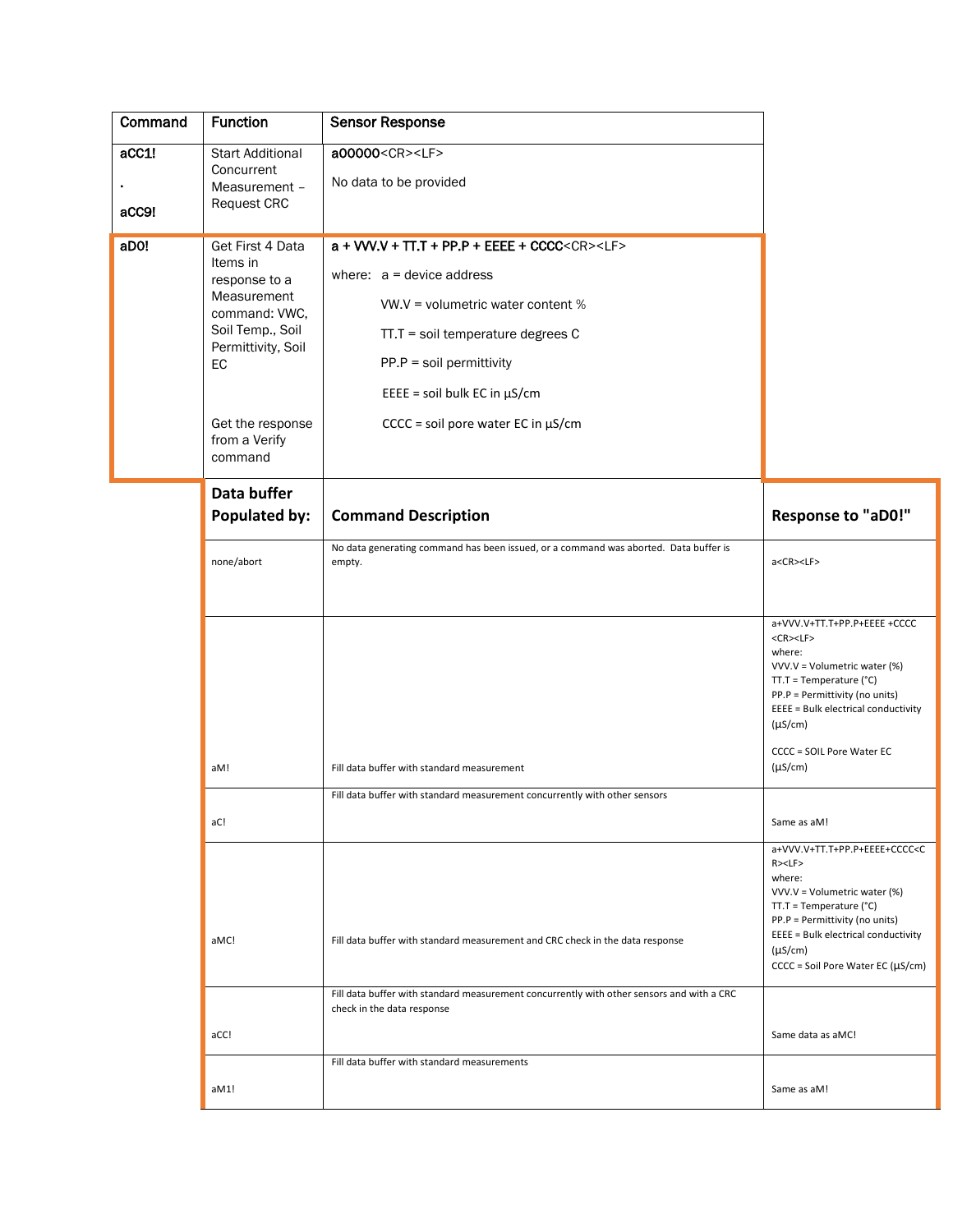| Command | <b>Function</b>                            | <b>Sensor Response</b>                                                                                                  |                                                                                       |
|---------|--------------------------------------------|-------------------------------------------------------------------------------------------------------------------------|---------------------------------------------------------------------------------------|
|         | aC1!                                       | Fill data buffer with standard measurements concurrently with other sensors                                             | Same as above                                                                         |
|         | aMC1!                                      | Fill data buffer with standard measurement and CRC check in the data response                                           | Same as aMC!, except Bulk<br>electrical conductivity (EEEE) is<br>normalized to 25 °C |
|         |                                            | Fill data buffer with standard measurement concurrently with other sensors and with a CRC<br>check in the data response |                                                                                       |
|         | aCC1!                                      |                                                                                                                         | Same as above                                                                         |
|         | aV!                                        | Verify Sensor operation. This command produces the same result as the aM! Command                                       | Same data as aM!                                                                      |
| aD1!    |                                            | No data for these commands                                                                                              |                                                                                       |
| aD9!    |                                            |                                                                                                                         |                                                                                       |
| al!     | Send<br>Identification                     | aSSWWWPPPPPPcccxxxx                                                                                                     |                                                                                       |
|         |                                            | a13Acclima TDR315 1.3xxxx <cr><lf></lf></cr>                                                                            |                                                                                       |
|         |                                            | ss= SDI-12 version 1.3 (2 ch)                                                                                           |                                                                                       |
|         |                                            | v= Vendor ID Acclima (8 ch)                                                                                             |                                                                                       |
|         |                                            | p= Product ID (6 ch)                                                                                                    |                                                                                       |
|         |                                            | c= Product Version (3 ch)                                                                                               |                                                                                       |
|         |                                            | xxxx= Serial Number (13 ch)                                                                                             |                                                                                       |
| aM!     | Start Non-<br>Concurrent                   | a0015 <cr><lf></lf></cr>                                                                                                |                                                                                       |
|         | Measurement                                | Measurement takes 1 second and returns 5 values.                                                                        |                                                                                       |
|         | Start Non-                                 | $a <$ CR $>$ <lf<math>&gt;</lf<math>                                                                                    |                                                                                       |
| aMC!    | Concurrent<br>Measurement<br>- Request CRC | Sensor returns a Service Request after measurement is made.<br>The data can be retrieved using a aD0! command           |                                                                                       |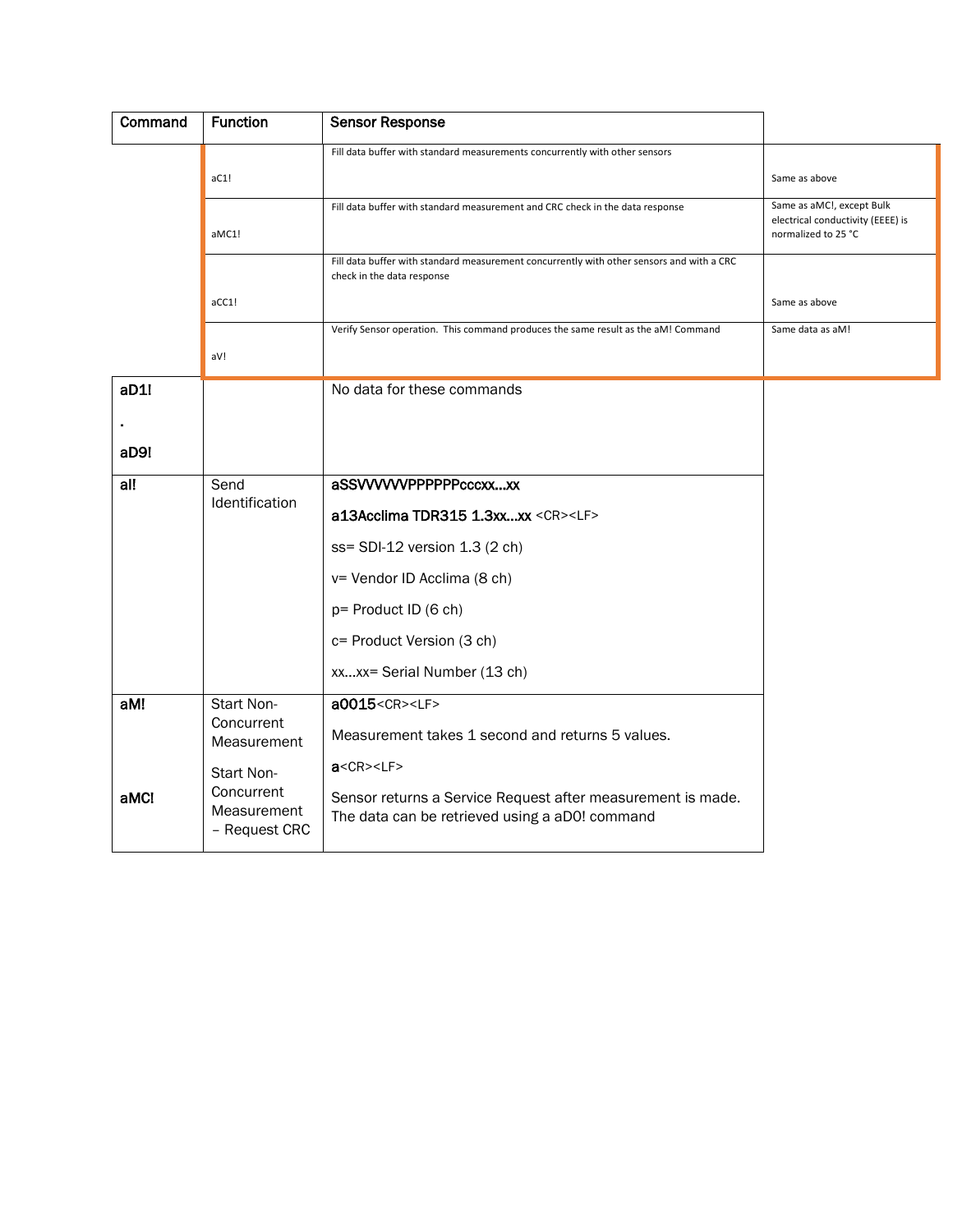| Command | <b>Function</b>                                    | <b>Sensor Response</b>                                                                                                   |
|---------|----------------------------------------------------|--------------------------------------------------------------------------------------------------------------------------|
| aM!     | Additional                                         | a0000 <cr><lf></lf></cr>                                                                                                 |
|         | <b>Measurements</b>                                | The SDI-12 sensor does not require the use of this command. If                                                           |
| aM9!    |                                                    | the command is received the sensor reports "no data" to be<br>returned.                                                  |
| aMC1!   | Additional<br><b>Measurements</b><br>- Request CRC |                                                                                                                          |
| aMC9!   |                                                    |                                                                                                                          |
| aV!     | Start<br>Verification                              | a0031 < CR > LF                                                                                                          |
|         |                                                    | One data item (the verification result code) will be returned in 3<br>seconds.                                           |
|         |                                                    | a < CR > LF                                                                                                              |
|         |                                                    | The sensor returns a service request after the measurement is made.<br>The data can be retrieved using the aD0! Command. |

To verify that the SDI-12 TDR sensor is responding to its address use the "Send Identification" command "al!". The SDI-12 sensor will respond with "a14Acclima TDR315 1.4xx...xx" In the response the "a" is the device address, "14" represents Version 1.4 the SDI-12 standard and the "Acclima" is the vendor ID, TDR315 represents the sensor model in this example, the next three characters report the firmware version of the TDR sensor, which is then followed by the serial number.

# Making Measurements with the SDI-12 Sensor:

There are two commands that cause the SDI-12 sensor to take measurements and store them for subsequent retrieval. The first is the "Non-Concurrent Measurement Command" "M". The second is the "Concurrent Measurement Command" "C". The sensor responds to both of the commands with "atttn" where "a" is the sensor address, "ttt" is the number of seconds before the data will be ready, and "n" is the number of data items that will have been prepared. For the Acclima TDR SDI-12 sensors the number of data items is 5.

# Non-Concurrent Measurement:

When using the non-concurrent command, the recorder waits for the sensor to complete its measurement and then retrieves the result. The sensor sends a "Service Report" code to the recorder after preparing the data so that the recorder will retrieve the data at the appearance of the Service Request or after the indicated time has expired, whichever occurs first. The Service Request code is simply the address of the sensor "a", followed by carriage return and line feed characters.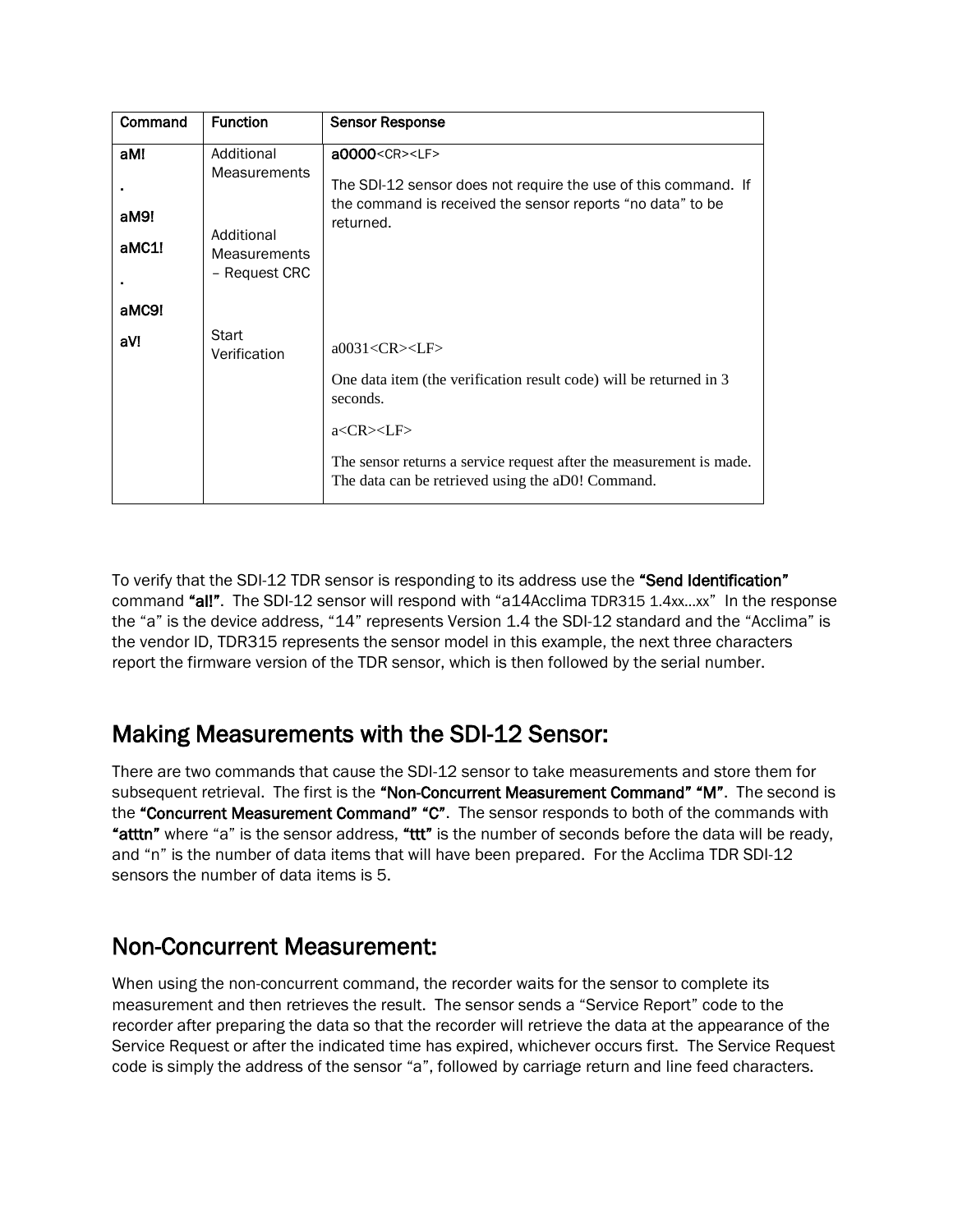# Concurrent Measurement:

When using the concurrent measurement command the sensor does not return a service request when the data is ready for retrieval. The recorder is allowed to perform other communications to other devices while the sensor is making the measurement and preparing the data. Then when the recorder is available and the indicated measurement time has elapsed the recorder retrieves the data.

# Data Retrieval:

To retrieve the requested measurement data the recorder sends a "**D0!**" command to the sensor. The D0 command returns the basic 4 measurement items: Volumetric Water Content, Soil Temperature, Soil Relative Permittivity, and Soil Electrical Conductivity. The syntax for the command is: "**aD0**!", where "a" is the sensor address. Below is a table showing the data available from the SDI-12 sensor and the commands used to retrieve them.

| Data Item Request                 | Command | Response<br>Example | <b>Units</b> |
|-----------------------------------|---------|---------------------|--------------|
| <b>Volumetric Water Content</b>   | aD0!    | $+25.0$             | %            |
| Soil Temperature                  | aD0!    | $+/-32.1$           | C            |
| <b>Bulk Relative Permittivity</b> | aD0!    | $+32.1$             |              |
| Soil Electric Conductivity        | aD0!    | $+1600$             | μS/cm        |
| Soil Pore Water EC                | aD0!    | $+1700$             | μS/cm        |

The format of the returned data is:

## **a+25.03+32.16+32.13+1600+1700<CR><LF>**

Note that the returned data is always preceded by the device address a. Each data value is preceded by a sign. No units are returned but are assumed known by the user. The units are as shown in the table above. Each return data string is terminated by carriage return and line feed characters.

# Examples of Using the TDR Sensor:

Example 1: Reading sensors using non-concurrent commands:

This first example shows how a data recorder would obtain 4 data items from a sensor that has address 5: (1) Volumetric Water Content, (2) Soil Temperature, (3) Soil Permittivity or Dielectric Constant and (4) Soil Bulk Electric Conductivity, and (5) Soil Pore Water EC. In this example the data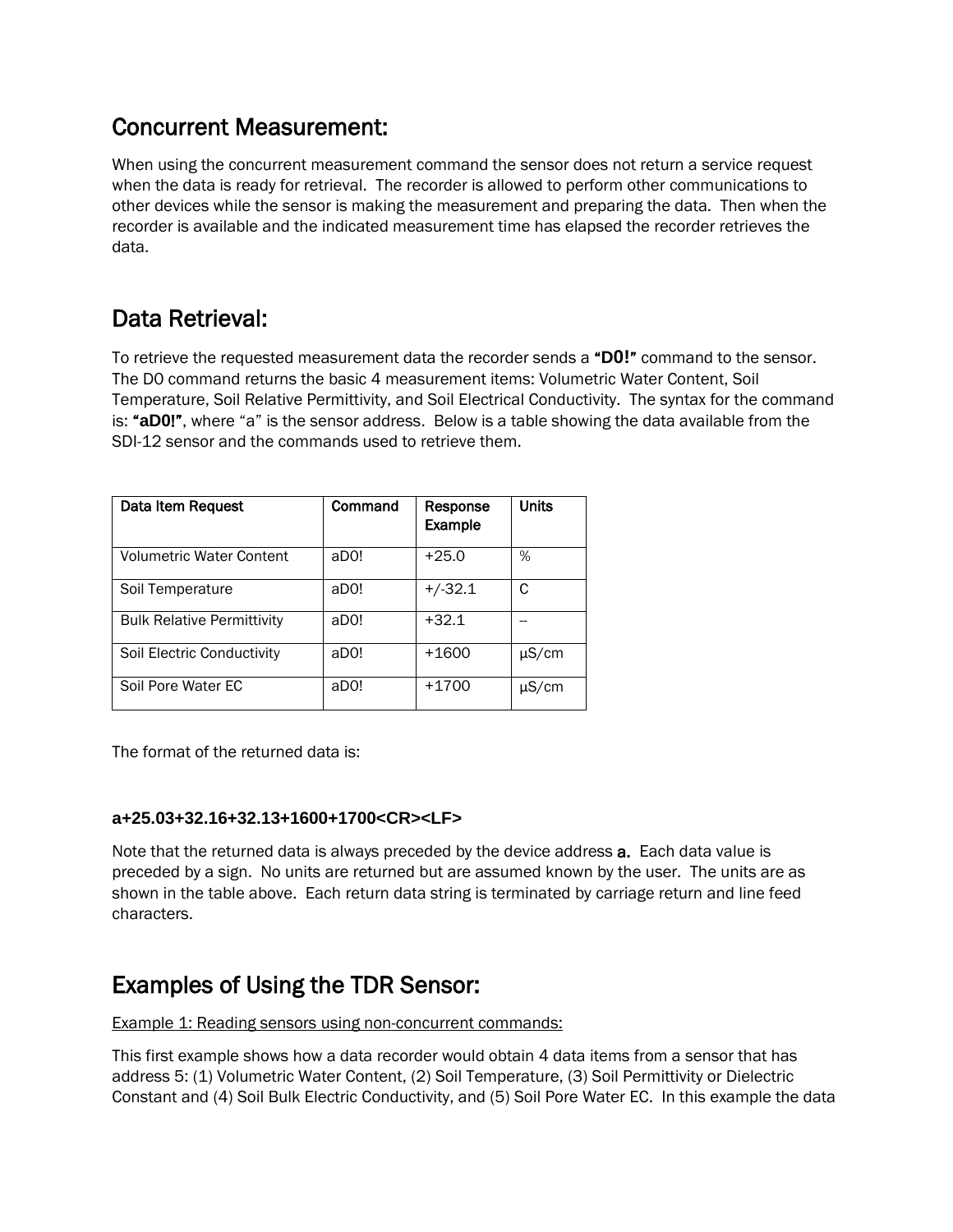recorder will operate in the non-concurrent mode – that is, it will not spend any time with other sensors until this sensor has completed its measurements and has reported them.

The first command from the data recorder is:

#### **5M!**

This command is called the "Start Measurement" command. The "5" in this command is the address of the sensor you wish to respond to the command. It will cause the SDI-12 sensor to begin the process of taking a set of measurements. The sensor will immediately respond to this command as follows:

#### **50015<CR><LF>**

This response starts with the address of the sensor (5), then continues with the number of seconds that are required to take the readings,  $001$  (1 second), then finished with the number of data items that will be returned with each measurement request (5). Every response from the sensor is terminated with a carriage return and line feed characters. After the sensor has finished its measurements it transmits a **service request** to the recorder.

## **5<CR><LF>**

The service request is just the address of the sensor. The recorder then sends a command to get the first set of data items:

#### **5D0!**

The items requested are: volumetric water content, soil temperature, soil permittivity, and soil electrical conductivity. Upon receiving this command the sensor responds with:

## **5+25.03+32.16+32.13+1600+1700<CR><LF>**

The first 5 is the sensor address. The remaining string contains the requested data items – each preceded by a "+" or "-" sign.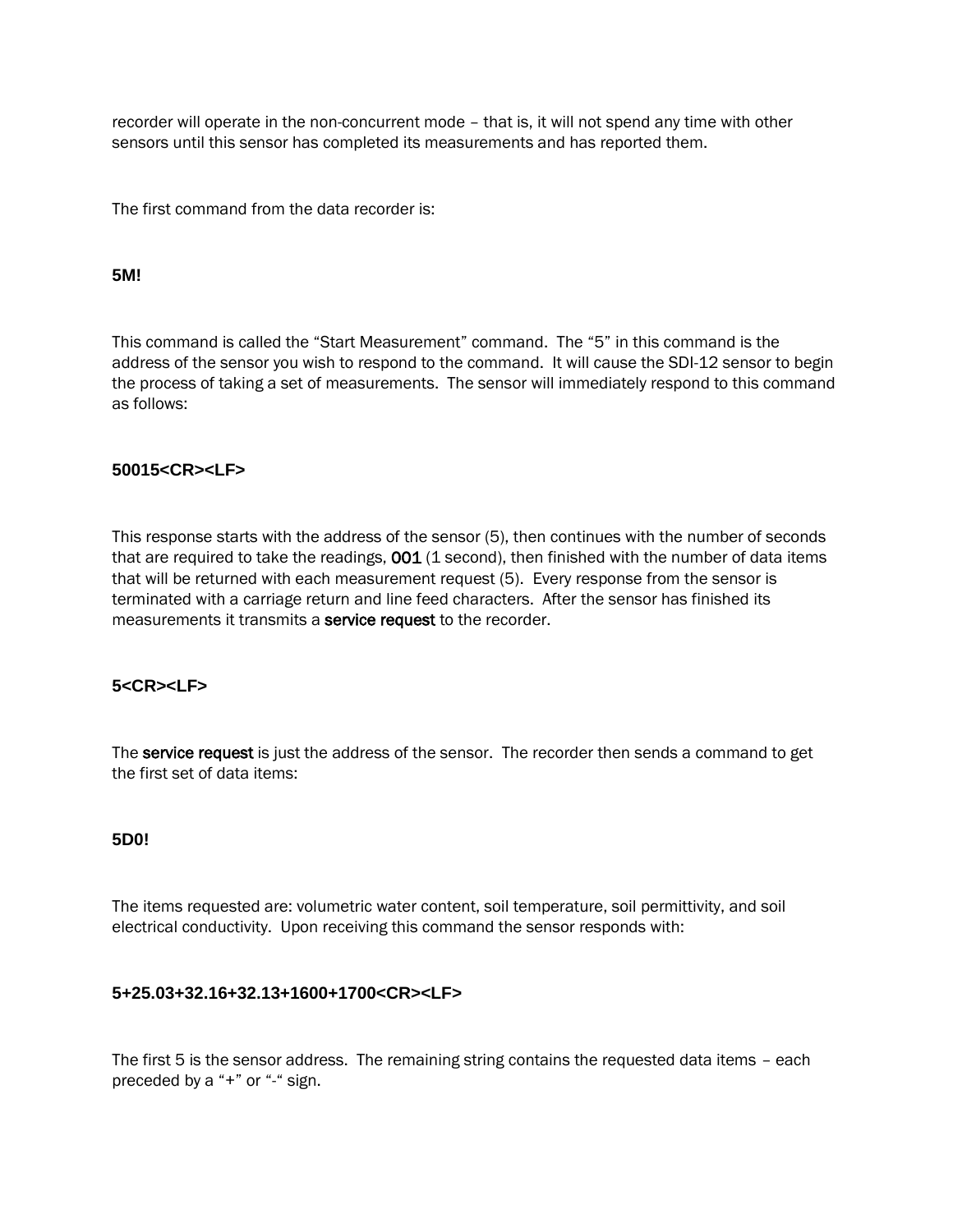#### Example 2: Reading sensor using concurrent commands:

This second example shows how a data recorder would obtain the same 4 data items from a sensor using concurrent commands. In this example the data recorder will operate in the concurrent mode – that is, it will be free to service other sensors while the sensor with address 5 is making its measurements. Concurrent measurement commands use C instead of M in the command. Thus the command to start concurrent measurement is:

# 5C !

The sensor immediately responds with:

# **500105 <CR><LF>**

With concurrent commands the sensor does not provide a service request after the measurements have been made. The recorder relies on the timing information provided by the sensor and will not request data until the time interval has expired.

The recorder then requests the five data items exactly in the same manner as with non-concurrent readings.

## Data Communication Error Checking

So far, all Start Measurement commands that we have discussed have requested data wherein no error checking is done to verify the correct reception of the data by the recorder. The SDI-12 specification provides for error checking by using an additional command character "C" with the Start Measurement command. Thus when the commands

## **aMC !** Or **aCC !**

are transmitted to the sensor, the sensor appends a CRC code to the end of the returned data. This code is generated from the data in such a manner that if the data changes in the transmission the change can be detected in the recorder. If the recorder experiences such corruption in the data it will repeat the data request automatically.

## Verify Command

The SDI-12 specification requires a special command for the purpose of verifying that the sensor is working properly. Acclima's implementation of that command is as follows: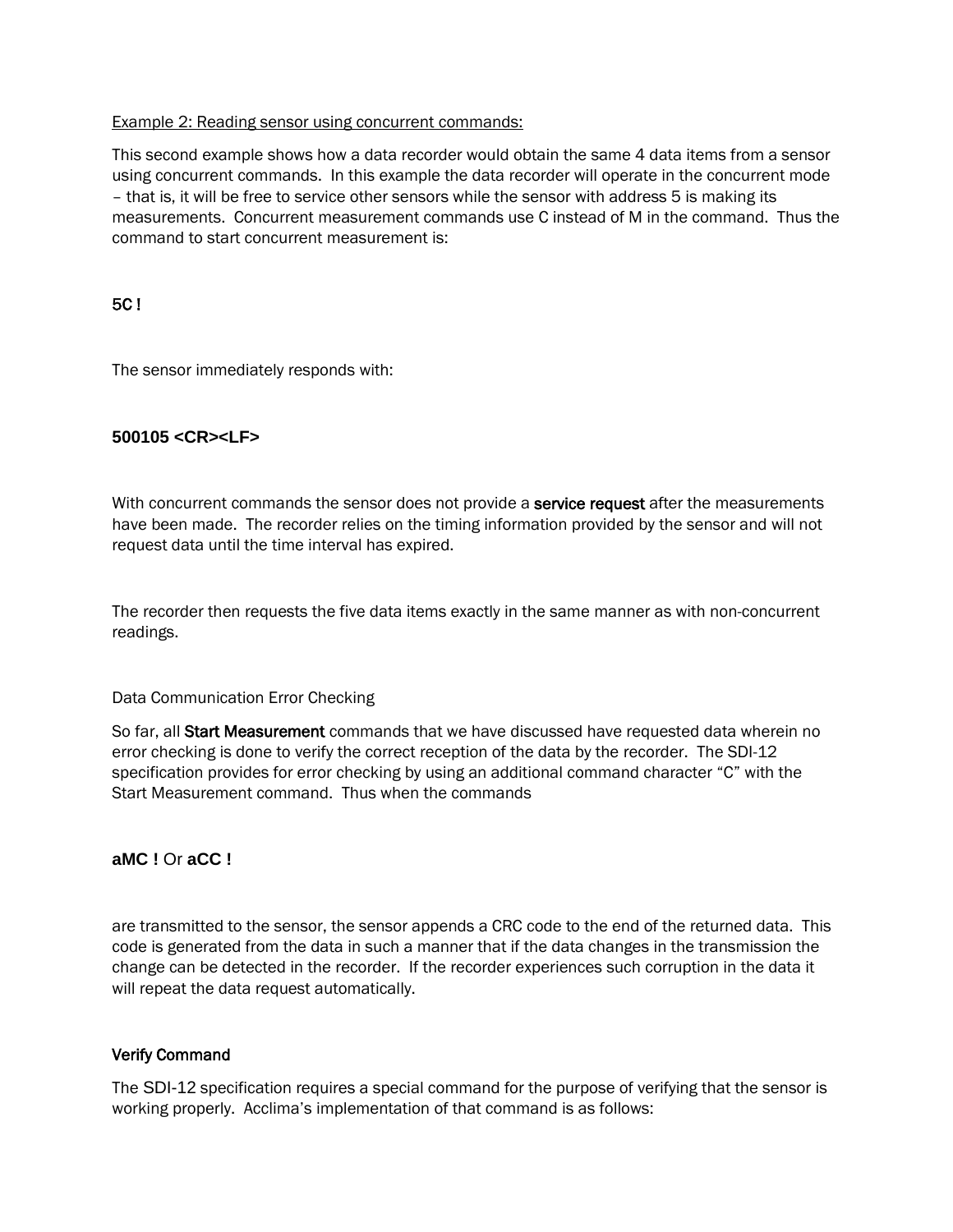1. The recorder sends out the verify command:

# aV!

2. Upon receiving the verify command the sensor will respond with:

## **a0016<CR><LF>**

indicating that after 1 second the sensor will respond with 6 data items.

3. The sensor begins a self-diagnostic sequence in which the waveform is examined, the power line voltage is measured and the temperature is measured. The sensor then sends out a **service request**.

## **a <CR><LF>**

4. The recorder issues a **read data** command **D0**:

#### **aD0!**

5. The sensor responds with:

Address+TestErrorCode+SDIVoltsOff+SDI12VoltsOn+Temp+LTAmplitude+MeasureErrCode

The Test Error Code Reports:

- Bit 0 Incident wave begins above specified level
- Bit 1 Incident wave does not rise to specified level
- Bit 2 SDI12 voltage is out of spec when sensor is idle
- Bit 3 SDI12 voltage is out of spec when sensor is operating
- Bit 4 Temperature reading is not reasonable
- Bit 5 Soil Conductivity too high for sensor operation

The measure error code indicates that a point was reached in the waveform analysis where an unresolvable mathematical condition was reached. This would be due to shorted rods or to some internal sensor failure.

# Retrieving the TDR Sensor Waveform:

The Acclima TDR sensors were developed as Time Domain soil permittivity and moisture content measuring devices but have application in many other research disciplines. TDR waveforms contain much more data than soil moisture content. Soil electrical conductivity can be determined from them. Also other properties of the soil such as porosity and particle size have an influence on the characteristics of the waveform – hence it is appropriate for some researchers to use TDR waveforms in characterizing these additional properties. The spectral content of the Acclima TDR waveforms is well preserved since there is no low pass filter (coaxial cable) between the waveguide and the digitizer. These factors provide an opportunity for additional time domain and frequency domain analyses of the waveform that can yield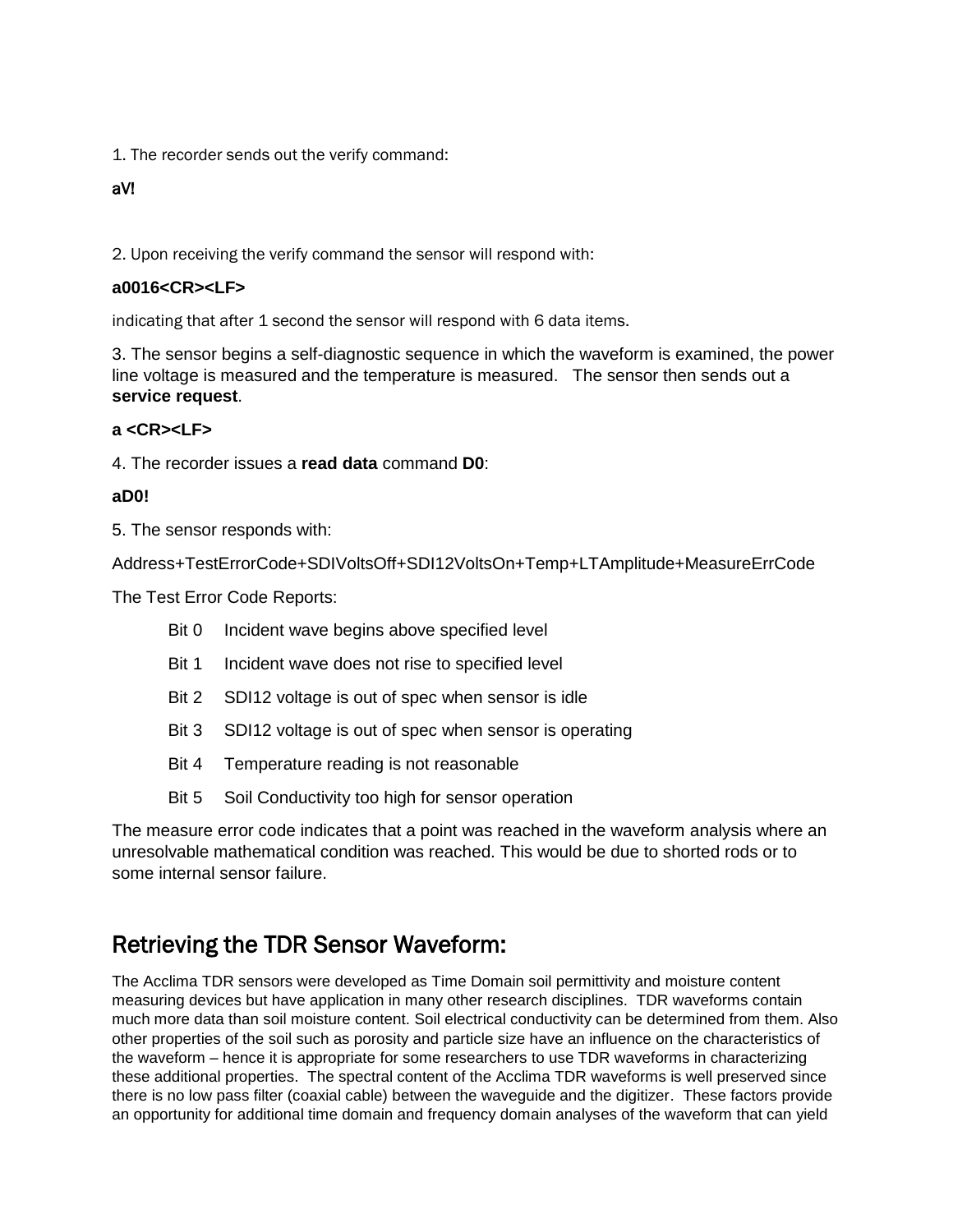additional characteristics of the medium. Special commands are provided for downloading waveforms to be used for these purposes.

The most convenient approach for capturing a waveform is to use the Acclima SDI-12 Reader. A simple button push will cause the sensor to gather the waveform, compress it to save time in communicating it and then send it over the SDI12 cable at an elevated baud rate. The entire process takes about 6 seconds – most of which is communications time. The waveform can then be retrieved from the reader memory using its USB port. The waveform points are stored in .csv format.

Retrieving a waveform without the Acclima SDI12 Reader can be done using the command

#### aXAtttt!

Where 'a' is the device address, 'XA' is the extended command code, tttt is a hexadecimal time ordinate in 5ps units and '!' is the command terminator. This command returns a hexadecimal string which represents the waveform amplitude at the 'tttt' time ordinate.

#### For Example:

If the amplitude of the waveform at 1100ps is desired it is necessary to convert the time ordinate to 5ps units or 220. This number is then converted to hexadecimal 220 decimal = 0DC hex. If the device address is '1' then the following command is sent to the TDR-315: 1XA0DC!

The sensor returns the string: 18E6 <CR><LF> The first character (1) of the string is the device address. The other characters are the waveform amplitude at 1100ps.

You can write your own code to acquire successive points and thus get an entire waveform using this command. Because of the relatively slow baud rate used by the SDI12 protocol it may take several minutes to download a waveform consisting of thousands of points. The Acclima SDI12 Reader speeds this process up to about 6 seconds for a 4000 point waveform. It does so by compressing the data and then increasing the communications baud rate.

# Specifications:

#### **315H Physical Characteristics:**

| Dimensions (without cable)                     | 20 cm x 5.33 cm x 1.9 cm                                |
|------------------------------------------------|---------------------------------------------------------|
| Weight (with 10 meter cable)                   | 440g                                                    |
| Composition                                    | Type 304 stainless steel, epoxy,                        |
| 305H, 310H Physical<br><b>Characteristics:</b> | ABS sensor head box                                     |
| Dimensions (without cable)                     | 15 cm (305H), 20 cm (310H) x 3.5 cm x<br>3.5 cm (round) |
|                                                | 465g (305H), 480g (310H)                                |
|                                                | Type 304 stainless steel, epoxy,                        |
|                                                | ABS sensor head box                                     |